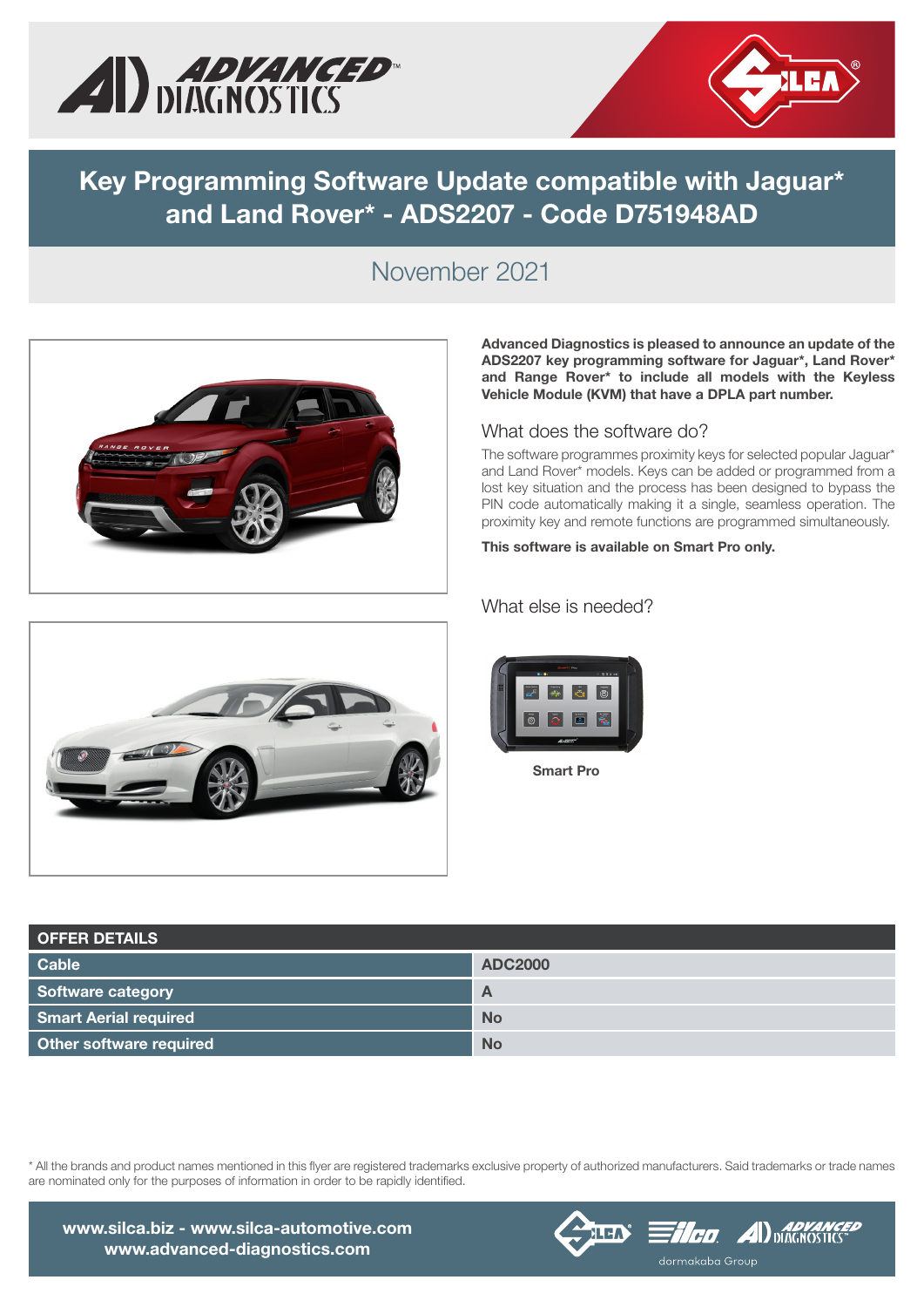



## Software Applications

# ADS2207 for Jaguar\* and Land Rover\*

### Europe

|                                                           |                      | $\overline{\mathbf{b}}$ | PIN<br>$\checkmark$  | PIN              | Œ<br><b>PRO</b> | 85                              | $\bigcirc$ | <b>KEY TYPE</b>  |
|-----------------------------------------------------------|----------------------|-------------------------|----------------------|------------------|-----------------|---------------------------------|------------|------------------|
| <b>JAGUAR F-TYPE</b><br><b>NEW</b><br>2014-2015           | $\checkmark$         | $\checkmark$            | $\checkmark$         | A                | ADC2000         | $(\times)$                      | ID47       | PROX-PUSH BUTTON |
| <b>JAGUAR XF</b><br>2008-2012                             | $\checkmark$         | $\checkmark$            | $\blacktriangledown$ | A                | ADC2000         | $\left( \mathbf{\infty}\right)$ | ID46       | PROX-SLOT        |
| <b>JAGUAR XF</b><br><b>NEW</b><br>2013-2015               | $\blacktriangledown$ | $\checkmark$            | $\blacktriangledown$ | A                | ADC2000         | $(\mathsf{X})$                  | ID47       | PROX-PUSH BUTTON |
| JAGUAR XJ<br>2009-2012                                    | $\checkmark$         | $\blacktriangledown$    | $\checkmark$         | $\blacktriangle$ | ADC2000         | $(\mathsf{x})$                  | ID47       | PROX-PUSH BUTTON |
| JAGUAR XJ<br><b>NEW</b><br>2013-2015                      | $\checkmark$         | $\blacktriangledown$    | $\blacktriangledown$ | A                | ADC2000         | $(\times)$                      | ID47       | PROX-PUSH BUTTON |
| <b>JAGUAR XK</b><br>2006-2012                             | $\checkmark$         | $\blacktriangledown$    | $\checkmark$         | A                | ADC2000         | $\left( \mathbf{\infty}\right)$ | ID46       | PROX-SLOT        |
| <b>JAGUAR XK8</b><br>2007-2014                            | $\checkmark$         | $\checkmark$            | $\blacktriangledown$ | $\blacktriangle$ | ADC2000         | $(\times)$                      | ID46       | PROX-SLOT        |
| <b>JAGUAR XKR</b><br>2006-2014                            | $\checkmark$         | $\checkmark$            | $\checkmark$         | A                | ADC2000         | $(\mathsf{x})$                  | ID46       | PROX-SLOT        |
| LAND ROVER DISCOVERY 4<br><b>NEW</b><br>2010-2015         | $\blacktriangledown$ | $\checkmark$            | $\blacktriangledown$ | A                | ADC2000         | $(\times)$                      | ID47       | PROX-PUSH BUTTON |
| <b>LAND ROVER FREELANDER 2</b><br><b>NEW</b><br>2013-2016 | $\checkmark$         | $\checkmark$            | $\blacktriangledown$ | $\Lambda$        | ADC2000         | $\left( \mathbf{\infty}\right)$ | ID47       | PROX-PUSH BUTTON |
| LAND ROVER RANGE ROVER EVOQUE<br>2011-2012                | $\blacktriangledown$ | $\checkmark$            | $\blacktriangledown$ | A                | ADC2000         | $(\times)$                      | ID47       | PROX-PUSH BUTTON |
| LAND ROVER RANGE ROVER EVOQUE<br><b>NEW</b><br>2012-2015  | $\checkmark$         | $\checkmark$            | $\checkmark$         | A                | ADC2000         | $\left(\mathsf{x}\right)$       | ID47       | PROX-PUSH BUTTON |
| LAND ROVER RANGE ROVER SPORT<br>2009-2012                 | $\blacktriangledown$ | $\blacktriangledown$    | $\blacktriangledown$ | A                | ADC2000         | $(\bm{\times})$                 | ID47       | PROX-PUSH BUTTON |
| LAND ROVER RANGE ROVER SPORT<br><b>NEW</b><br>2013-2015   | $\checkmark$         | $\checkmark$            | $\blacktriangledown$ | A                | ADC2000         | $(\times)$                      | ID47       | PROX-PUSH BUTTON |
| LAND ROVER RANGE ROVER VOGUE<br>2010-2011                 | $\checkmark$         | $\blacktriangledown$    | $\blacktriangledown$ | A                | ADC2000         | $\left( \mathsf{x}\right)$      | ID47       | PROX-PUSH BUTTON |
| LAND ROVER RANGE ROVER VOGUE<br>NEW<br>2012-2015          | $\checkmark$         | $\checkmark$            | $\checkmark$         | A                | ADC2000         | $\left( \infty \right)$         | ID47       | PROX-PUSH BUTTON |

\* All the brands and product names mentioned in this flyer are registered trademarks exclusive property of authorized manufacturers. Said trademarks or trade names are nominated only for the purposes of information in order to be rapidly identified.





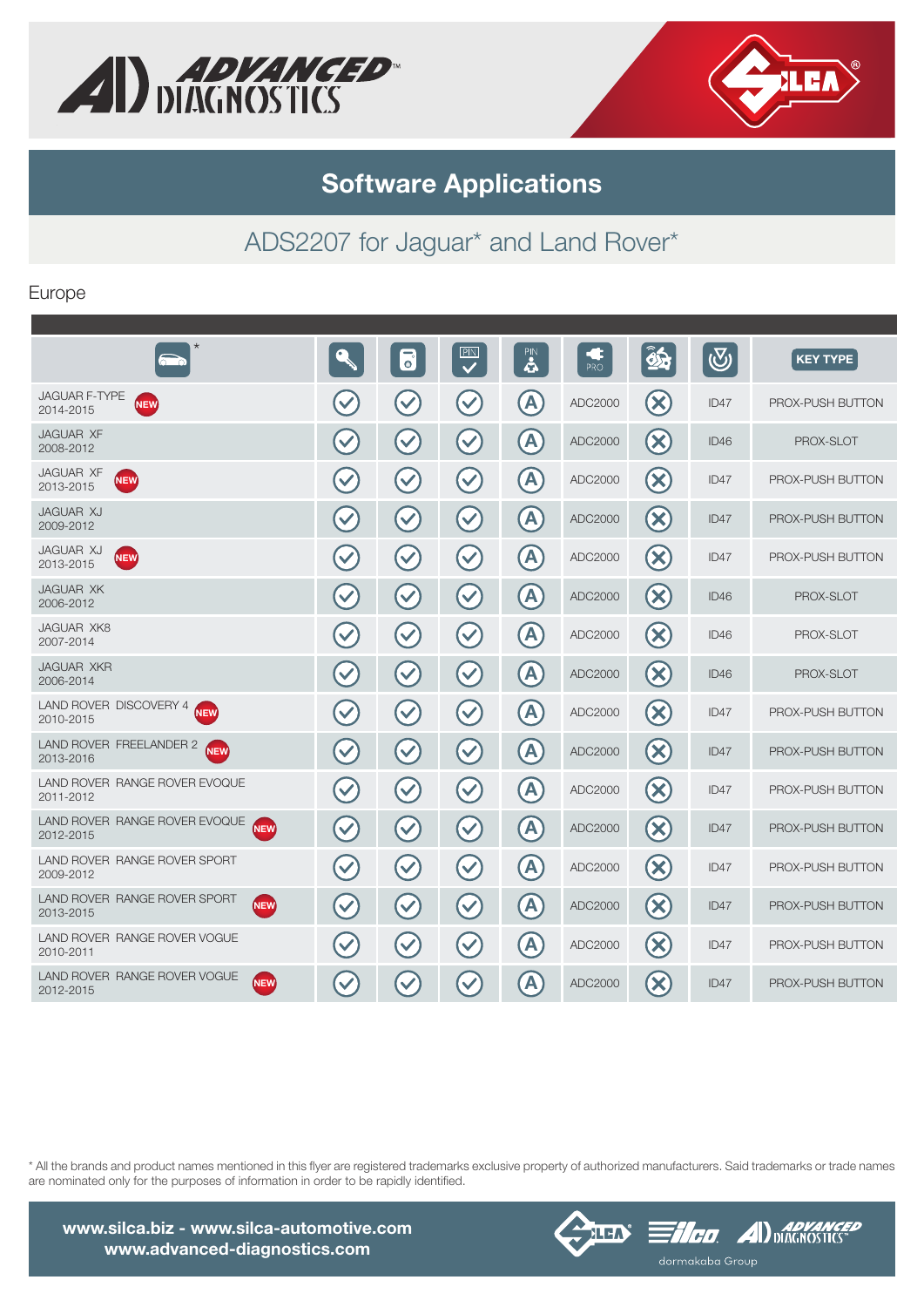



# Software Applications

# ADS2207 for Jaguar\* and Land Rover\*

#### Africa

| $\star$                                    | $\overline{\bullet}$ | PIN                  | PIN<br>4     | $F_{PRO}$ | 85 | $\overline{\nabla}_i$ | <b>KEY TYPE</b>  |
|--------------------------------------------|----------------------|----------------------|--------------|-----------|----|-----------------------|------------------|
| <b>JAGUAR XF</b><br>2008-2012              | $\mathcal{L}$        | $\blacktriangledown$ | A            | ADC2000   |    | ID46                  | PROX-SLOT        |
| JAGUAR XF<br>NEW<br>2013-2015              |                      | $\mathcal{S}$        | $\mathbf{A}$ | ADC2000   |    | ID47                  | PROX-PUSH BUTTON |
| <b>LAND ROVER DISCOVERY 4</b><br>2010-2012 | <b>N</b>             | $\sim$               | A            | ADC2000   | ×  | ID47                  | PROX-PUSH BUTTON |

#### Asia

| $\star$<br>a de de la compagnie de la compagnie de la compagnie de la compagnie de la compagnie de la compagnie de la com<br>De la compagnie de la compagnie de la compagnie de la compagnie de la compagnie de la compagnie de la compagni | െ                    | $\overline{\bullet}$ | $\overline{\mathbf{C}}$ | $\ddot{\bullet}$ | PRO     | 85                         | $\bigcirc$       | <b>KEY TYPE</b>  |
|---------------------------------------------------------------------------------------------------------------------------------------------------------------------------------------------------------------------------------------------|----------------------|----------------------|-------------------------|------------------|---------|----------------------------|------------------|------------------|
| JAGUAR XJ<br>2011-2012                                                                                                                                                                                                                      | $\checkmark$         | $\checkmark$         | $\blacktriangledown$    | $\mathbf{A}$     | ADC2000 | $(\mathsf{X})$             | ID47             | PROX-PUSH BUTTON |
| JAGUAR XJ<br><b>NEW</b><br>2013-2015                                                                                                                                                                                                        | $\blacktriangledown$ | $\checkmark$         | $\blacktriangledown$    | Ά                | ADC2000 | $\mathbf{x}$               | ID47             | PROX-PUSH BUTTON |
| <b>JAGUAR XKR</b><br>2006-2014                                                                                                                                                                                                              | $\checkmark$         | $\checkmark$         | $\blacktriangledown$    | A                | ADC2000 | $\mathbf{x}$               | ID46             | PROX-SLOT        |
| LAND ROVER RANGE ROVER SPORT<br>2009-2012                                                                                                                                                                                                   |                      | $\checkmark$         | $\blacktriangledown$    | $\mathbf{A}$     | ADC2000 | $\left( \mathsf{x}\right)$ | ID47             | PROX-PUSH BUTTON |
| LAND ROVER RANGE ROVER SPORT<br>2011-2013                                                                                                                                                                                                   |                      | $\blacktriangledown$ | $\checkmark$            | $\blacktriangle$ | ADC2000 | $\bm{\times}$              | ID <sub>47</sub> | PROX-PUSH BUTTON |

### Australia

| $\star$                                                                 | $\overline{\bullet}$ | PIN<br>$\checkmark$ | $\ddot{\bullet}$ | $\blacktriangleleft$<br>PRO | 25                         | $\bigcirc$ | <b>KEY TYPE</b>  |
|-------------------------------------------------------------------------|----------------------|---------------------|------------------|-----------------------------|----------------------------|------------|------------------|
| <b>LAND ROVER</b><br><b>DISCOVERY 4</b><br>NEW <sup></sup><br>2009-2015 | $\checkmark$         | $\checkmark$        | A                | ADC2000                     | $\bm{\times}$              | ID47       | PROX-PUSH BUTTON |
| LAND ROVER RANGE ROVER EVOQUE<br>2011-2012                              | $\checkmark$         | $\checkmark$        | A                | ADC2000                     | $\left( \mathsf{x}\right)$ | ID47       | PROX-PUSH BUTTON |
| LAND ROVER RANGE ROVER EVOQUE NEW<br>2012-2015                          | $\blacktriangledown$ | $\checkmark$        | A                | ADC2000                     | $\mathbf{x}$               | ID47       | PROX-PUSH BUTTON |
| <b>LAND ROVER RANGE ROVER SPORT</b><br>2009-2012                        | $\checkmark$         | $\checkmark$        | A                | ADC2000                     | $\boldsymbol{\times}$      | ID47       | PROX-PUSH BUTTON |
| LAND ROVER RANGE ROVER SPORT<br><b>NEW</b><br>2013-2015                 | $\blacktriangledown$ | $\checkmark$        | A                | ADC2000                     | $\left( \infty \right)$    | ID47       | PROX-PUSH BUTTON |
| LAND ROVER RANGE ROVER<br><b>NEW</b><br>2011-2015                       | $\checkmark$         | $\checkmark$        | A                | ADC2000                     | $\boldsymbol{\mathsf{X}}$  | ID47       | PROX-PUSH BUTTON |
| <b>LAND ROVER</b><br><b>RANGE ROVER VOGUE</b><br>2010-2011              |                      |                     | A                | ADC2000                     | $\bm{\times}$              | ID47       | PROX-PUSH BUTTON |

\* All the brands and product names mentioned in this flyer are registered trademarks exclusive property of authorized manufacturers. Said trademarks or trade names are nominated only for the purposes of information in order to be rapidly identified.

www.silca.biz - www.silca-automotive.com www.advanced-diagnostics.com